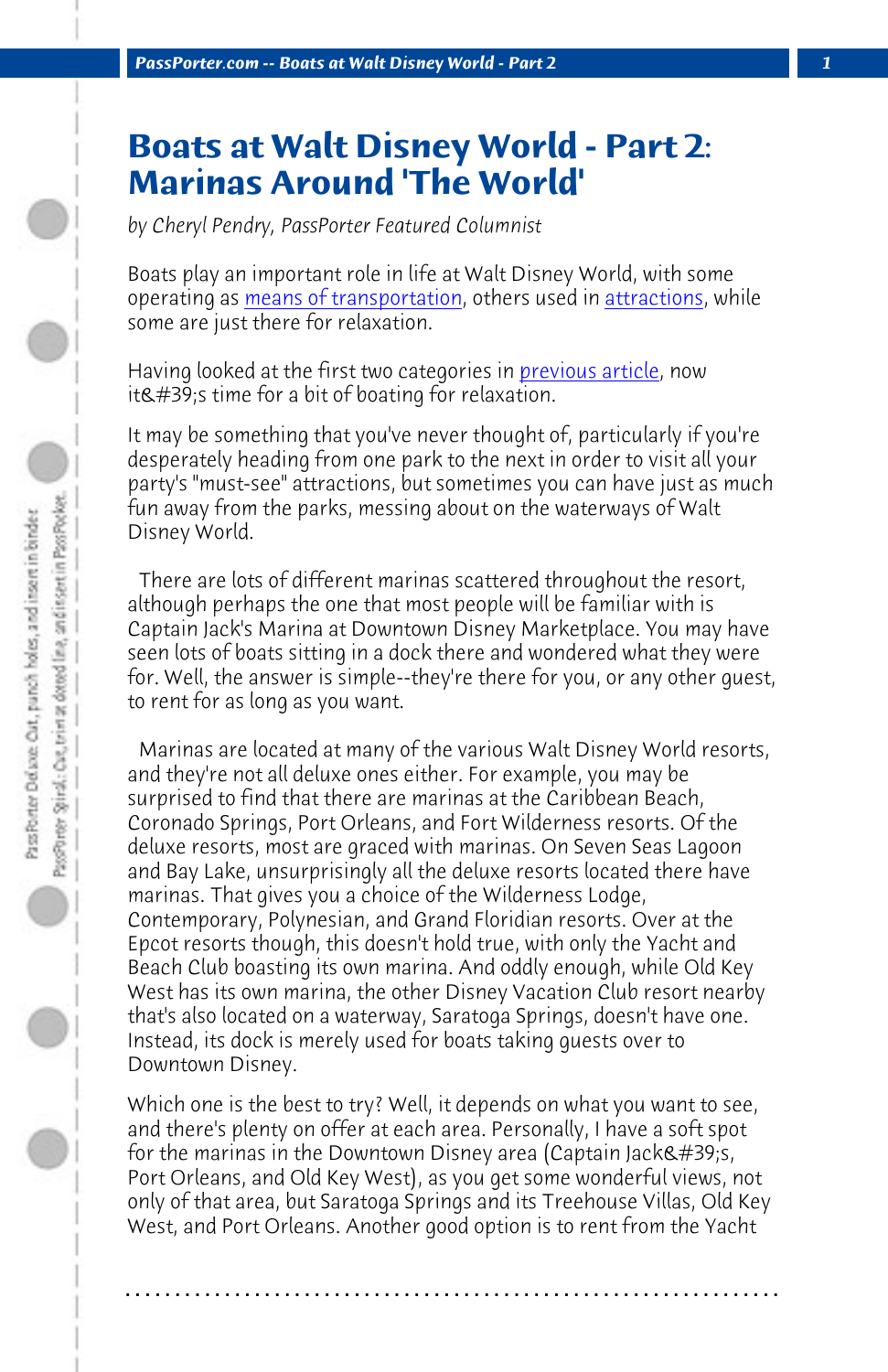and Beach Club marina, as you can head up towards either Epcot or the Studios.

Although you'll share the waters with Disney boat transportation wherever you pilot your rental craft, we've generally found Disney & #39; s skippers to be very good at giving inexperienced amateurs a wide berth, so don't let that put you off.

So what's available at these various marinas? Well, if you fancy putting in some effort yourself while you're out on the water, then you can take out a pedal boat, canoe, or kayak. That may not be everyone's idea of fun (it sounds like torture to me), but if it floats your boat, a pun I just couldn't resist squeezing in, then they're reasonably priced at around \$7 for half an hour. These human-powered craft won't necessarily be available at every marina, but you should find them at the Coronado Springs, Caribbean Beach, and Fort Wilderness.

Perhaps because they're motorised, you'll usually find the rest of Disney' svarious rental craft at every resort's marina. So what else is available? Well, let's start with the smallest first, which are Sea Raycers by Sea Ray boats, or what Disney fans fondly know as "water mice." These are small, two-passenger boats that do sit very low in the water, compared to Disney's other boats.

We took one of these out once and, although fun--they certainly pack a punch when you're able to run them at full throttle--we didn't like the fact that we were so close to the water. We found that, because they're quite small, we did get hit by waves from other, larger vessels when we were out, so since then, we've tended to steer away from them. To rent one, you'll need to be at least 12 years old and at least five feet tall. They're not cheap at around \$35 for half an hour's boating.

To be honest, we feel that we get much better value for money from some of the larger boats in Disney's fleet, which is why we tend to go for those. Our personal preference is for the SunTRACKER pontoon boats, which are 21 feet long and can take up to 10 people in total. To be honest, even though it's just the two of us, it doesn't feel strange at all, as there's plenty of space to spread out, either at the front or the rear of the boat. In a way, it's nice to have all that space at your disposal and it is a lovely luxury to have for a very small price. For one of these boats, you're looking at around \$50 for the first half hour. If you have a bigger party, that can be superb value, especially as that's not much more that you'll pay for the Sea Raycers.

Another option, and one that we haven't tried out yet, are the slightly smaller 17 foot Boston Whaler Montauk boats. The only reason we've

**. . . . . . . . . . . . . . . . . . . . . . . . . . . . . . . . . . . . . . . . . . . . . . . . . . . . . . . . . . . . . . . . . .**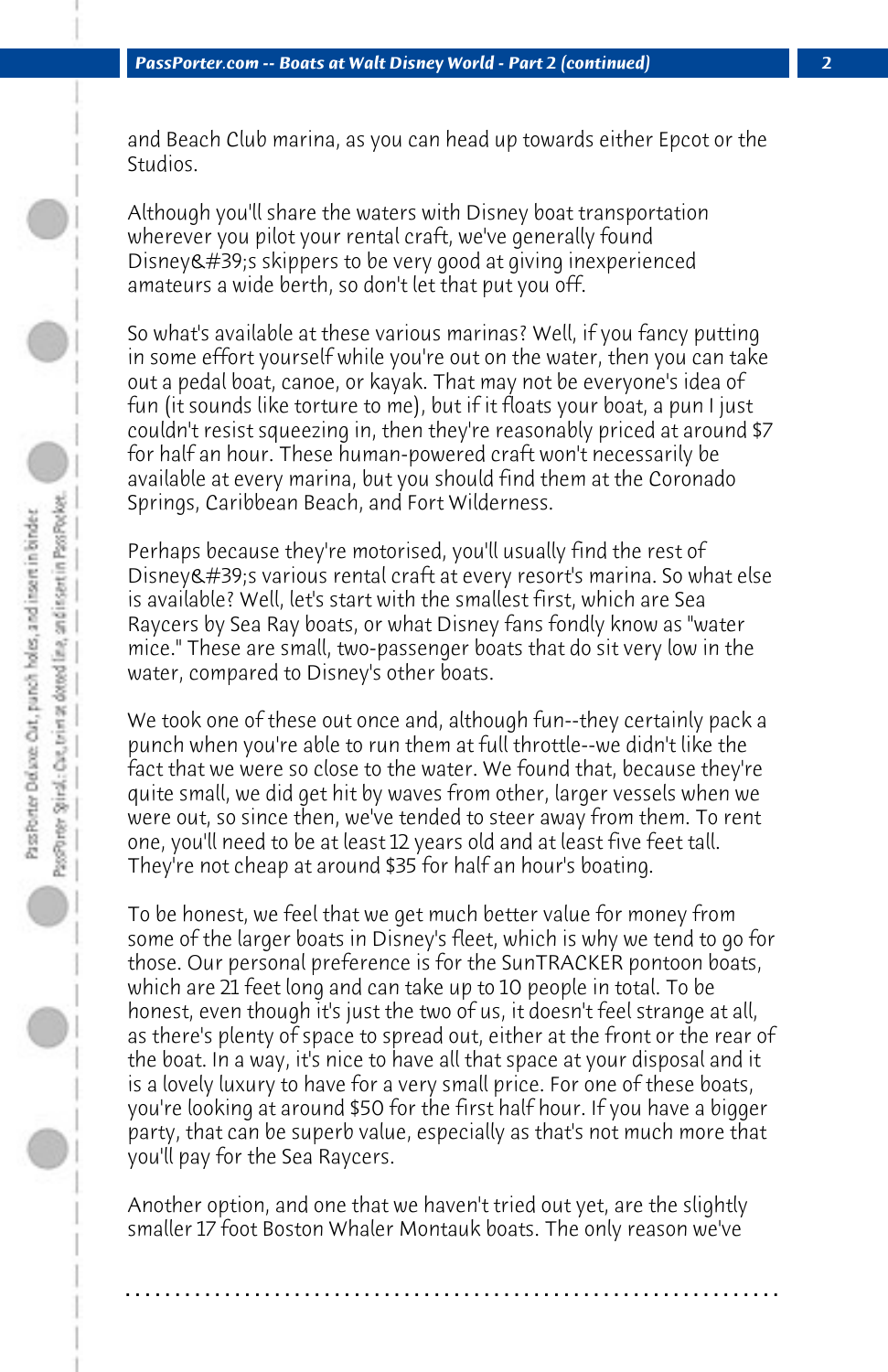*PassPorter.com -- Boats at Walt Disney World - Part 2 (continued) 3*

never tried them is that we're very happy with the pontoon boats and, as they're pretty much the same price for the first half hour's rental, we can't see the point of going for something a bit smaller.

If you've got some sailing experience, which neither of us has, then you may be able to rent a 12 foot sailboat, which is much cheaper at more like \$25 for an hour's time on the water.

If you're worried about being able to pilot one of these bigger boats, then honestly, don't be. My husband's only previous boating experience was one vacation along the River Thames a number of years ago. The Cast Members are very good at talking you through everything you need to know, and there's always time for questions. If you're not sure of anything because you head out on to the open water, then just ask.

Generally, the longer you rent your boat for, the better value you'll get, as often the rate for an hour is less than if you'd hired two boats for half an hour each. You don't have to worry about going over your rental time either, as you pay when you return your craft. You will usually have to leave a credit [card as guarantee while you're out on the bo](http://www.passporter.com/articles/cheryl-pendry-featured-columnist.asp)at, and we've also been asked to leave photo ID in the past. It's a good way of ensuring that you do return the boat, although as most of the major waterways in the Epcot, Magic Kingdom, and Downtown Disney resort areas aren't linked to each other, it would be pretty hard to mount an escape bid from property on them!

If boating is something you've never tried your hand at, I can't think of a better place to give it a go. You certainly get a new perspective of a familiar resort whenever you're out on the water, and it's definitely something worth trying out.

*About The Author: Cheryl and husband Mark live in England and love to travel, particularly to America. They are in the process of visiting every Disney theme park around the world, having already been to Disneyland Resort Paris, Hong Kong Disneyland and both American Disney resorts. They are now planning for their trip to Japan in the spring to visit the Tokyo Disney Resort.* Click here to view more of Cheryl's articles!

*Article last updated: 04-28-2011*

*View the latest version online at: http://www.passporter.com/articles/walt-disney-world-boats-marinas.html*

*Copyright by Cheryl Pendry. All rights reserved under International and Pan-American Copyright Conventions. No part of this publication may be stored in a retrieval system or*

**. . . . . . . . . . . . . . . . . . . . . . . . . . . . . . . . . . . . . . . . . . . . . . . . . . . . . . . . . . . . . . . . . .**